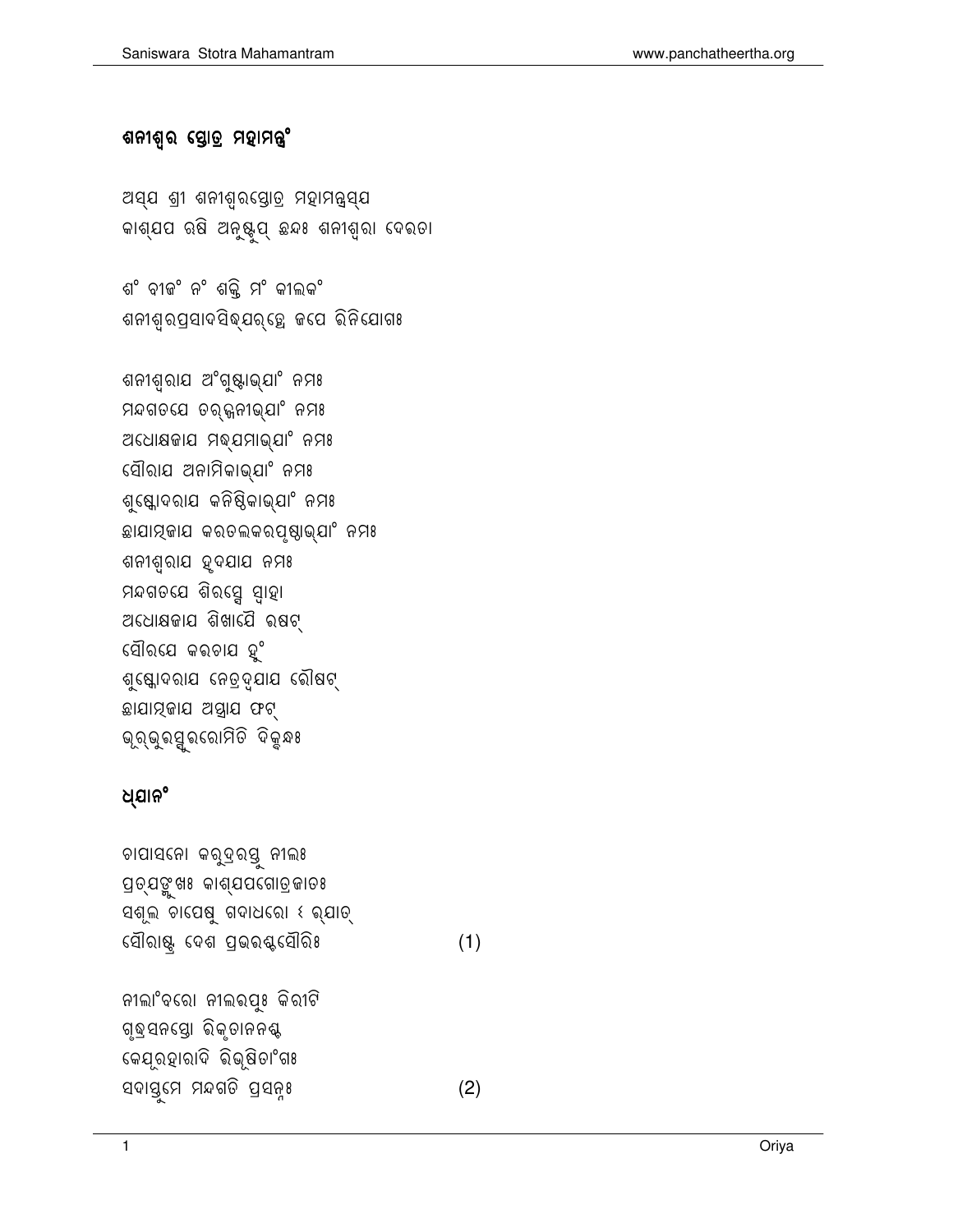| ଧ୍ଯାତା ସରସ୍ତିଂ ଦେରୀଂ           |     |
|--------------------------------|-----|
| ଗଣନାଥଂ ରିନାଯକଂ                 | (6) |
|                                |     |
| ରାଜା ଦଶରଥଃ ସ୍ତୋତ୍ର <sup></sup> |     |
| ସୌରେରିଦମଦା କରୋତ୍               |     |
| ନମଃ କୃଷ୍ଟାଯ ନୀଲାଯ              |     |
| ଶିତି କଣ୍ଳିଭାଯ ଚ                | (7) |
|                                |     |
| ନମୋ ନୀଲମୁଖାନ୍ଯାଯ               |     |
| ନୀଲୋଲୁଲନିଭାଯ ଚ                 |     |
| ନମୋ ନୀର୍ମାଂସ ଦେହାଯ             |     |
| ଦୀର୍ଘଶୁଶୁ ଜଟାଯ ଚ               | (8) |
|                                |     |
| ନମୋ ରିଶାଲ <b>ନେତ୍ରା</b> ଯ      |     |
| ଶୁ୍ଣୋଦର ଭଯାନକ                  |     |
| ନମଃ ପୌରୁଷଗାତ୍ରାଯ               |     |
| ୟୁଲ୍ରୋମ୍ମେ ନମୋ ନମଃ             | (9) |
|                                |     |
|                                |     |
| ଅତୃପ୍ତାଯନମୋ ନମଃ                |     |

## ଏରଂ ରରଂ ତୁ ସଂପ୍ରାପ୍ଯ ରୃଷ୍ଟ ରୋମା ସ ପାର୍ଥିରଃ

ରଥୋପସ୍ଥେ ଚନ୍ଃ ସ୍ଥାପ୍ଯ ଭ୍ତୁା ଚୈର କୃତାଞ୍ଜଲିଃ

### ଦଶରଥ ଭରାଚ:–

ଦ୍ୱାଦଶାଷ୍ଟମ ଜନ୍ମାଦି ଦ୍ୱିଚୀଯାନ୍ତେଷୁରାଶିଷୁ ଯେ ଯେ ମେ ସଂଗତା ଦୋଷାଃ ସର୍ଭ୍ୱେ ନଶ୍ଯନ୍ତୁ ରୈ ପ୍ରଭୋଃ  $(4)$ 

ଶନୈଷ୍ଟରାଯ ଶାନ୍ତାଯସର୍ର୍ୱାଭୀଷ୍ଟପ୍ରଦାଯିନେ ନମଃ ସର୍ର୍ା**ମ୍**ନେ ତୁଭ୍ଯଂ ନମୋ ନୀଲାଂବରାଯ ଚ  $(3)$ 

 $(5)$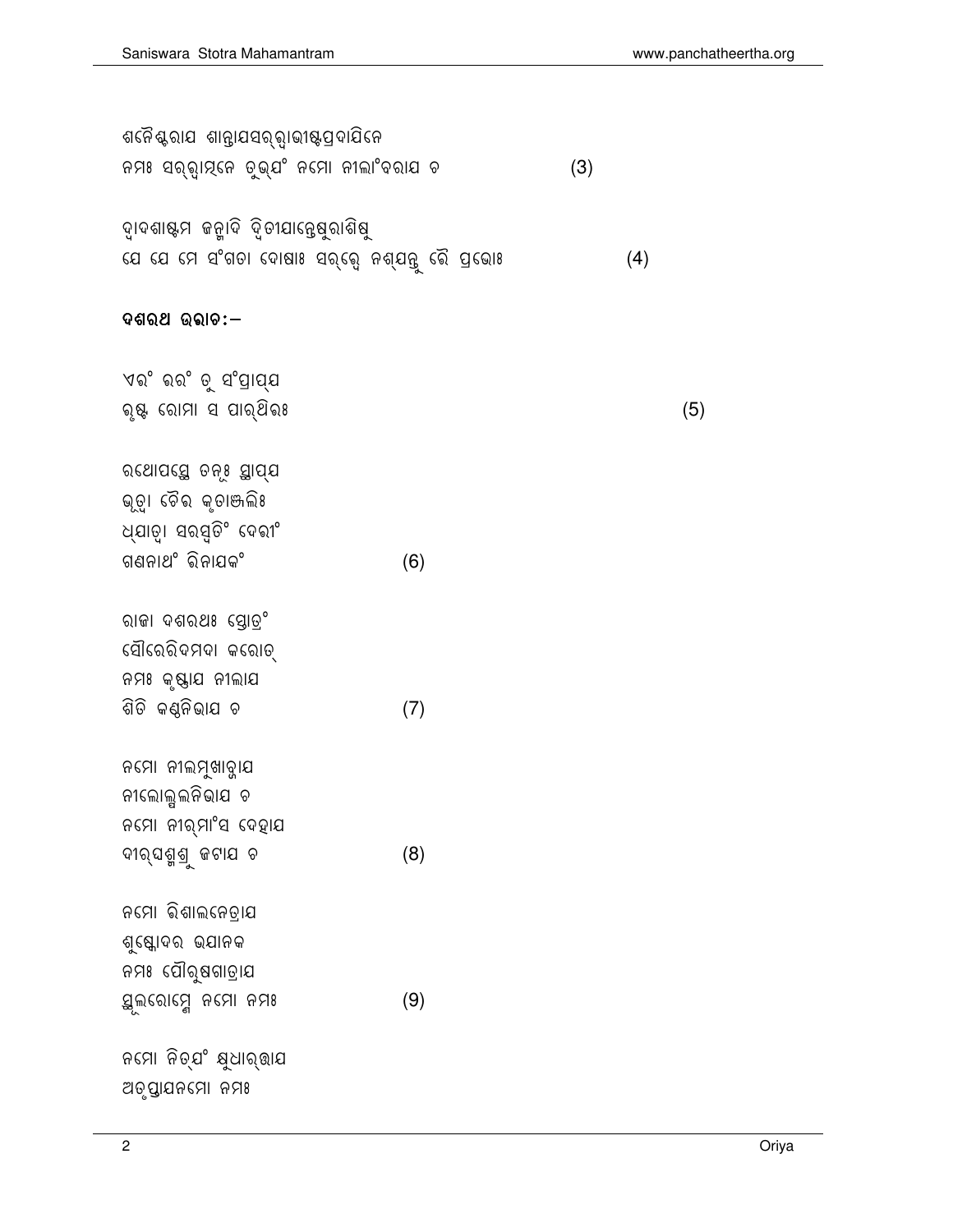ରାଜ୍ଯଭ୍<mark>ଷ</mark>ା ଭରନ୍ତୀହ

| ନମସ୍ତେ ଘୋରରୃପାଯ                |      |
|--------------------------------|------|
| ଦୁର୍ନିରୀୟ୍ଯାଯ ତେ ନମଃ           |      |
| ନମୋ ଘୋରାଯ ରୌଦ୍ରାଯ              |      |
| ଭୀଷଣାଯ କରାଳିନେ                 | (11) |
|                                |      |
| ନମସ୍ତେ ସ୍ରଭକ୍ଷାଯ               |      |
| ରଲୀମୁଖ ନମୋସୁ୍ତେ                |      |
| ସ୍ଯିପୁତ୍ର ନମସ୍ତେସ୍ତୁ           |      |
|                                | (12) |
|                                |      |
| ଅଧୋ ଦୃଷ୍ଟେ ନମସ୍ତେସୁ            |      |
| ସଂରର୍ବକ ନମୋ ନମଃ                |      |
| ନମୋ ମନ୍ଦଗତେ ତୁଭ୍ଯଂ             |      |
| ନିସ୍ତିଂଶାଯ ନମୋ ନମଃ             | (13) |
|                                |      |
| ନମୋ ଦୁସ୍ମହଦେହାଯ                |      |
| ନିତ୍ଯ ଯୋଗ ରତାଯ ଚ               |      |
| ଜ୍ଞାନ ଦୃଷ୍ଟେ ନମସ୍ତେସ୍ତୁ        |      |
| କଶ୍ଯପାମ୍ଜ ସୂନରେ                | (14) |
|                                |      |
| ତୁ୍ୟୋ ଦଦାସି ତୃଂ ରାଜ୍ଯଂ         |      |
| କୃଦୋହରସି ତକ୍ଷଣାତ୍              |      |
| ଦେରାସୁର ମନୁଷ୍ଯାଶ୍ଚ             |      |
| <mark>ସି</mark> ଦିରିଦ୍ଯାଧରୋରଗଃ | (15) |
|                                |      |
| ତ୍ଯାରଲୋକିତାଃ ସର୍ରେ             |      |
| ଦୈନ୍ଯମାଶୁ ବ୍ରଜନ୍ତିତେ           |      |
| ବ୍ରହ୍ମାଶକ୍ରୋଯମଣ୍ଟୈର            |      |
| ଋଷଭଃ ସପୁସାଗରାଃ                 | (16) |
|                                |      |

 (10)

ନମୋ ଦୀର୍ଘାଯ ଶୁଷ୍କାଯ

କାଲଦଂଷ୍ଟ୍ରାଯ ତେ ନ